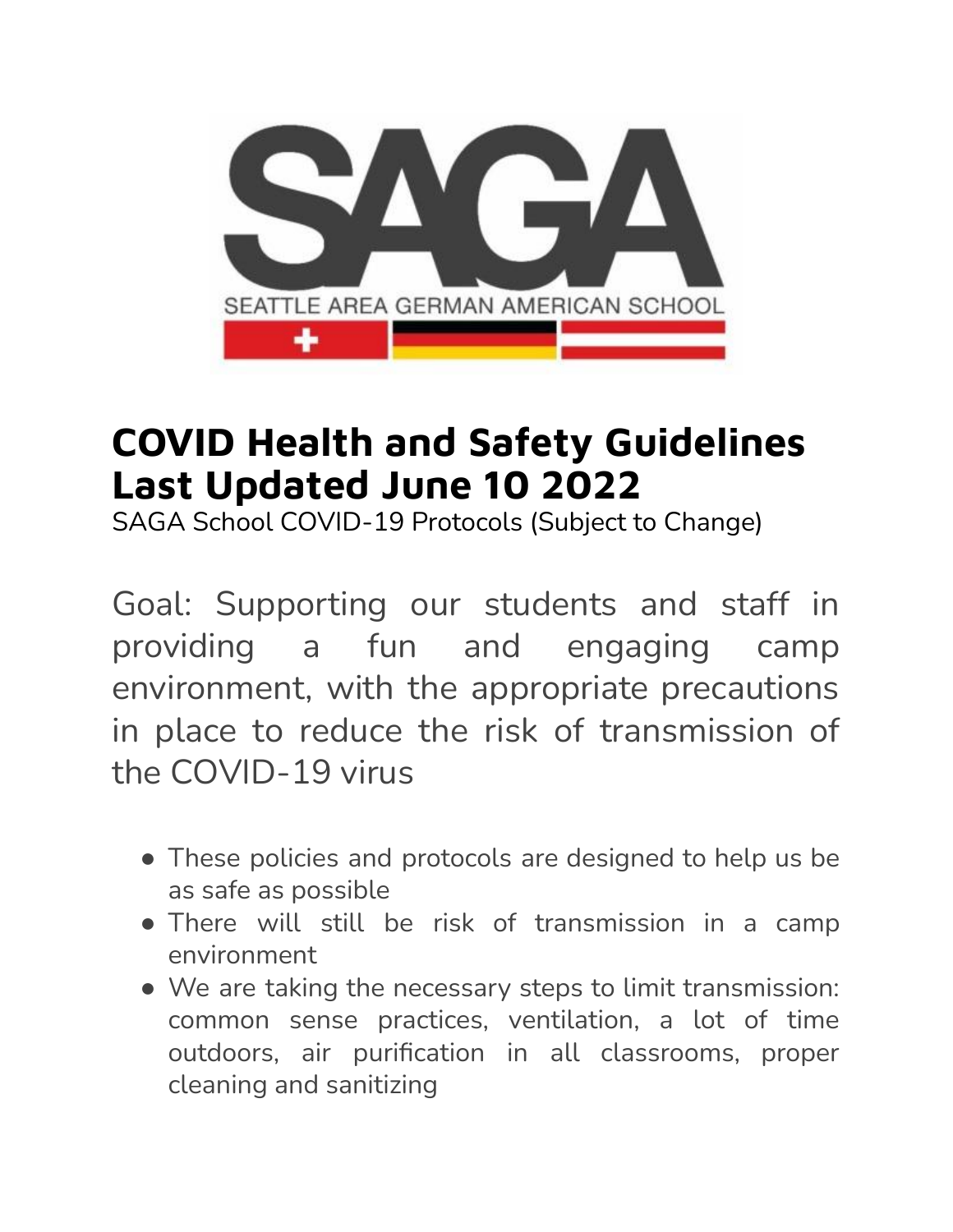## **Key Policies**

- SAGA asks that all students and staff members **perform a rapid test (at home) before entering the building on the first day of camp** as a precaution and to promote safety during our camps.
- Students and staff will practice **optional masking** on campus, indoors and outdoors. Staff members will not enforce masking, only support the students with their on-campus decisions.
- If a **child is sick or has COVID symptoms, they need to stay home.**
- Notify SAGA [\(office@sagaschool.org\)](mailto:office@sagaschool.org) if a student has tested positive for COVID in the last 10 days or if a household member is currently in quarantine due to being COVID positive.
- If a **household member of a student tests positive for COVID, the camp student will need to quarantine** (see guidelines below).
- If a **child tests positive for COVID, they will need to quarantine** (see guidelines below).
- Camp families will be notified of positive cases within a group (the student will not be named) so that they can be informed and make appropriate decisions for their child's return to camp.

### **Staff, Student, and Parent Responsibilities**

- Wash hands upon arrival and throughout the day.
- Report COVID-19 symptoms and positive tests to Camp Coordinator (Anita Dunlap) or email to [office@sagaschool.org](mailto:office@sagaschool.org). Be honest. (SAGA should be notified if a student has tested positive for COVID in the last 10 days or if a student's household member is currently in quarantine.)
- Report close contact with a suspected case or COVID-19 positive person. Be honest.
- Report safety concerns to the School Office ([office@sagaschool.org](mailto:office@sagaschool.org)).
- STAY HOME if symptomatic.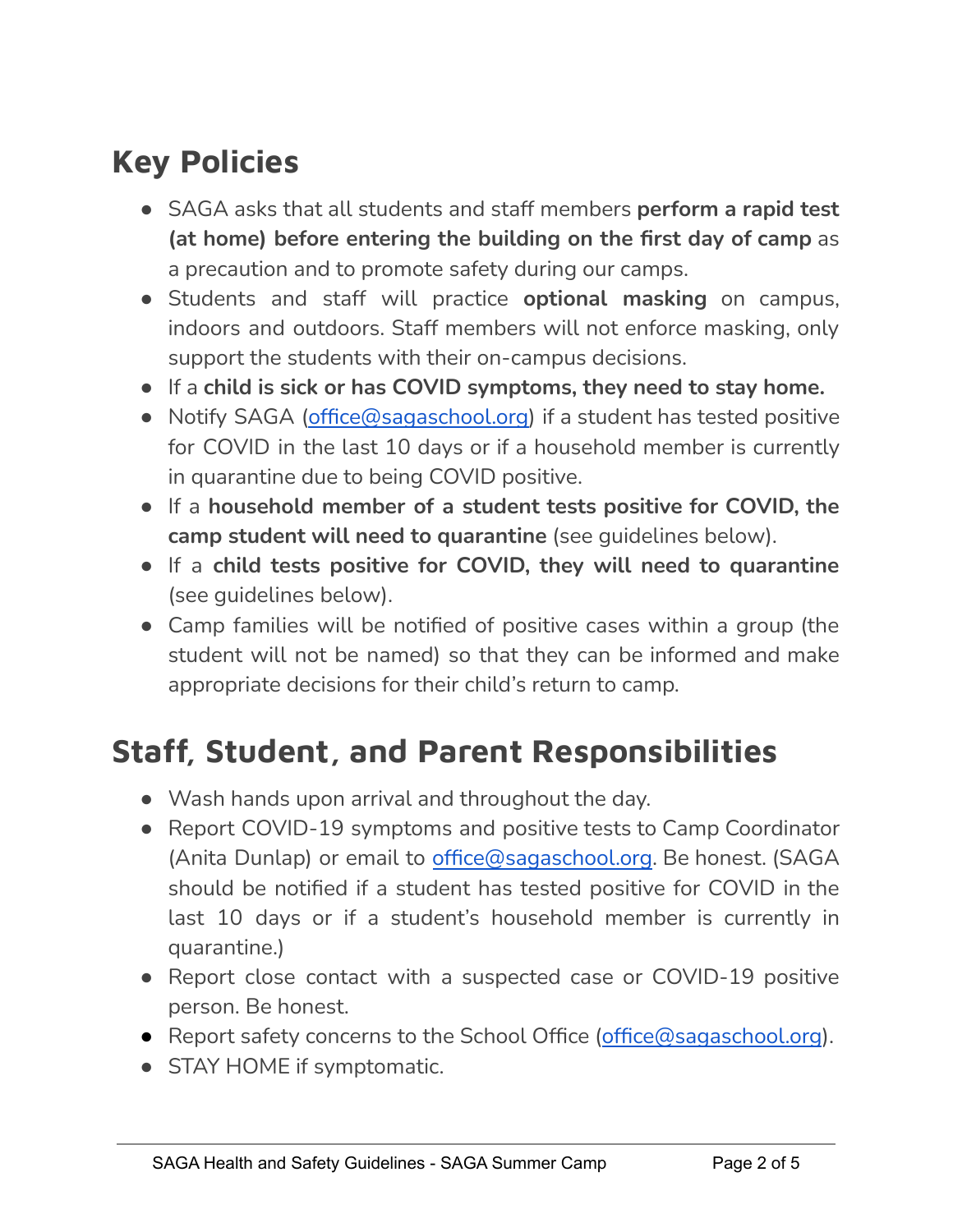# **COVID-19 Health & Safety Scenarios**

### Return to Camp After Symptoms

*No Known Exposure to Positive COVID-19 Person:*

• If a child has one short-term symptom (lasting less than 24 hours) and there is no known close contact with someone with COVID-19, the student can come to camp.

• If a child has any of the following symptoms for any duration of time: fever (>100.4F) or chills, shortness of breath, muscle/body aches, or new loss of taste or smell, they must isolate at home, and/or get tested, and/or receive an alternative diagnosis.

• If a child has one or more symptoms for a duration of time and there is no known close contact with someone with COVID 19, the student may return after 24 hours of no fever (without use of fever reducing medications) AND improved symptoms. The student must produce a negative rapid antigen test in the morning before they return to class.

#### Return to Camp - Known Exposure to (Non-Household) COVID-Positive Person:

Regardless of vaccination status, students and staff who were potentially exposed to COVID-19 should:

- Monitor for symptoms, AND
- Consider wearing a well-fitted mask for 10 days after the last date of exposure, especially during activities like indoor sports, performing arts, etc., AND

• Take a rapid or PCR test 3-5 days after their last exposure. If they test positive, please follow the procedure for **Return to Camp after Testing Positive**

(Even if the close contact individual has tested positive for COVID in the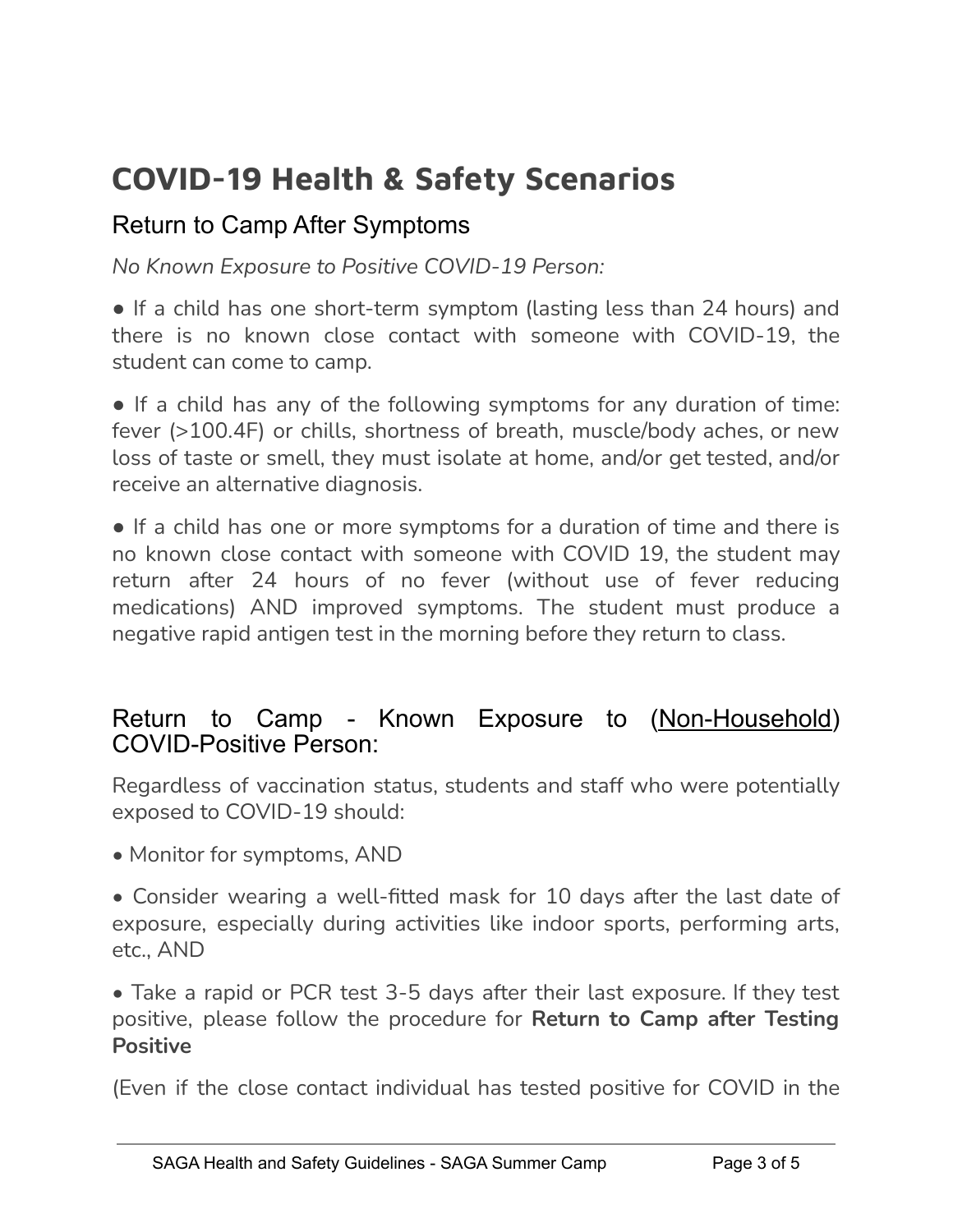last 90 days, they should still consider testing.) Here is a helpful flowchart. ([LINK\)](https://drive.google.com/file/d/1spYcOYKLRs3KlcVP0KQGDM0QCnVCzeeK/view?usp=sharing)

#### Return to Camp - Close Contact with Household COVID-Positive Person:

If a household member of the student tests positive for COVID-19, the student, regardless of vaccination status, will go into quarantine for 5 days since symptoms started in the confirmed individual, or since positive test collection date (if no symptoms were present for the confirmed individual).

Students who are symptom free may return **after** 5 days. Students should produce a negative rapid test the morning of their return, before entering the building. We ask that you show a picture of the rapid test results at the door.

### Return to Camp after Testing Positive:

An individual who tested positive will be excluded for

- 5 days after the onset of symptoms
- In the case of no symptoms, 5 days after the positive test specimen collection date. IF the individual develops symptoms after testing positive, the exclusion resets to 5 days after symptom onset.

(NOTE: First day is "day zero" and the count begins on the next day. For example, if a student tests positive Saturday, their 5-day return would be Friday.)

The following are required to return to camp:

- 1. 24 hours must have passed since the resolution of fever (w/out medication),
- 2. other symptoms must have improved (if any),
- 3. **and** the individual needs to produce a negative rapid test result taken the morning they return to camp (testing beyond Day 10 from onset of symptoms or after positive test specimen